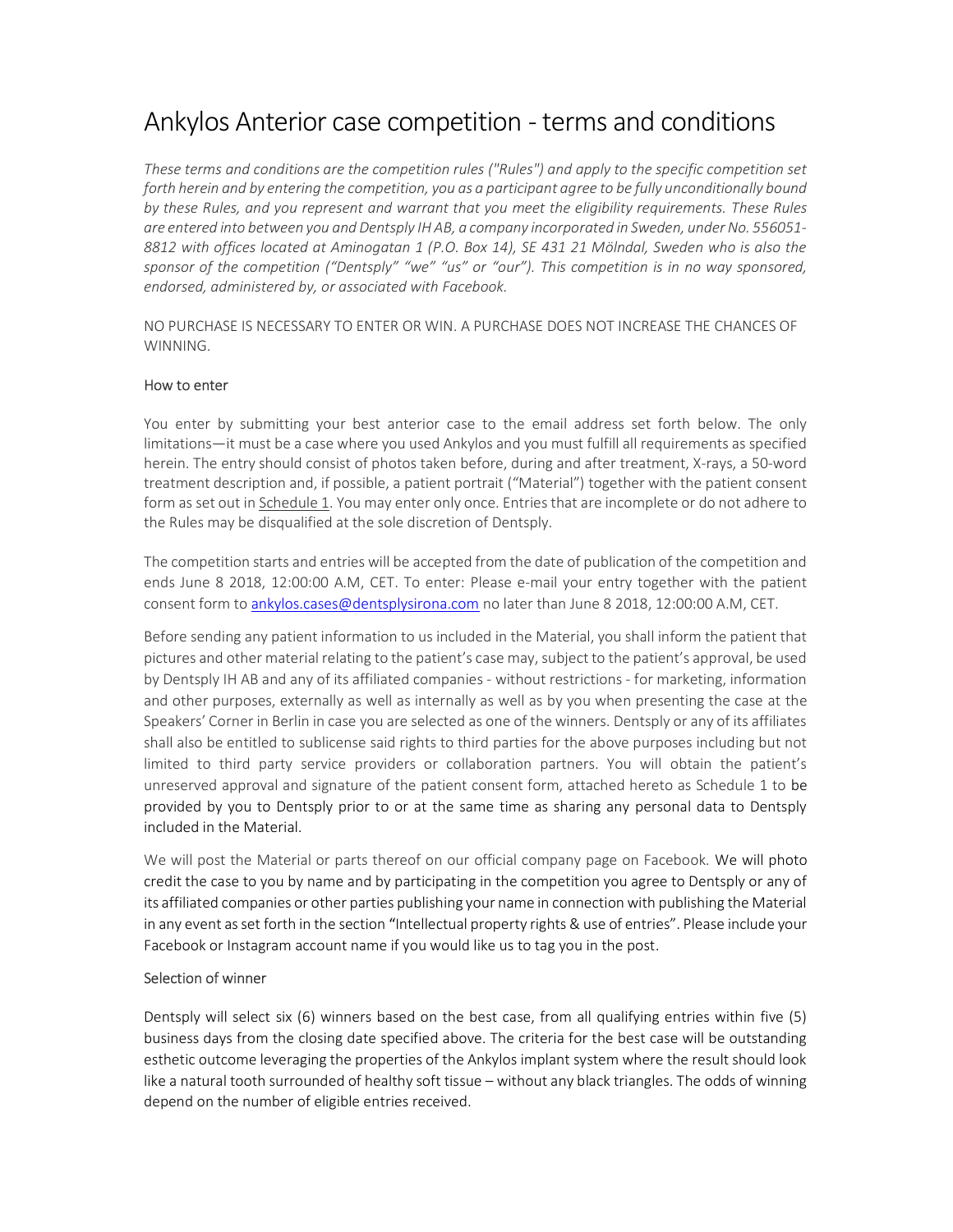The winners will be presented at Dentsply's official Facebook page & word of mouth website www.wordofmouth.dentsplysirona.com as well as at the congress and will be contacted personally by email within five (5) days from the closing date (prize notification).

You agree to reply to the prize notification within a maximum of seven (7) days from the date you received the price notification from us to confirm the prize. Acceptance of prize constitutes permission for Dentsply to use winner's name, likeness, and entry for purposes of advertising and marketing purposes without further compensation as set forth herein, unless prohibited by law.

Dentsply shall have no liability for winner's failure to receive notices due to spam, junk e-mail or other security settings or for winner's provision of incorrect or otherwise non-functioning contact information. If winner cannot be contacted, is ineligible, fails to claim the prize within seven (7) days from the time award notification was sent, or fails to timely return a completed and executed declaration and release as required, the prize may be forfeited and an alternate winner selected. Receipt by winner of the prize offered in this competition is conditioned upon compliance with any and all federal, state, and local laws and regulations. ANY VIOLATION OF THESE OFFICIAL RULES BY WINNER (AT DENTSPLY'S SOLE DISCRETION) WILL RESULT IN WINNER'S DISQUALIFICATION AS WINNER OF THE COMPETITION, AND ALL PRIVILEGES AS WINNER WILL BE IMMEDIATELY TERMINATED. You agree to accept the decisions of Dentsply as final and binding as it relates to the content of this competition.

# Prize

If your case is selected as one of the top six (6) by the judging panel, you will be invited to present the case at the Speakers' Corner in Berlin (International Congress on Ankylos June 29-30, Berlin) and we will cover your congress fee and evening event ticket. The six (6) winners will also provide a full case presentation at the congress. The prize value is approximately € 399 for the congress fee and € 125 for the evening event ticket. Actual/appraised value may differ at time of prize award.

Flight and accommodation or other associated costs are not included in the prize or covered by Dentsply. Any and all prize-related expenses, including without limitation any and all federal, state, and/or local taxes, profit tax, insurances, transfers, spending money and other expenses (including meals or personal expenses upgrades etc.) as the case may be, unless specifically stated shall be the sole responsibility of winner. No substitution of prize or transfer/assignment of prize to others or request for the cash equivalent by winner is permitted. The specifics of the prize shall be solely determined by Dentsply.

# Eligibility/qualifying entrants

This competition is open only to those who are 25 years of age or older as of the date of entry and who meet the qualifications required by law to act as a dentist and perform the treatments covered by the case submitted as part of the competition. Furthermore, the competition is only open to legal residents of the European Union, US, China, Russia, Brazil, Cambodia, Indonesia, Singapore, Thailand, Japan, Saudi Arabia and Australia, and is void where prohibited by law.

By entering the competition, you hereby warrant that all information submitted by you is true, current and complete. Dentsply reserves the right to disqualify any entrant if it has reasonable grounds to believe the entrant has breached any of the Rules.

Employees of Dentsply, its affiliates, subsidiaries, advertising and promotion agencies, and suppliers, (collectively the "Employees"), and immediate family members and/or those living in the same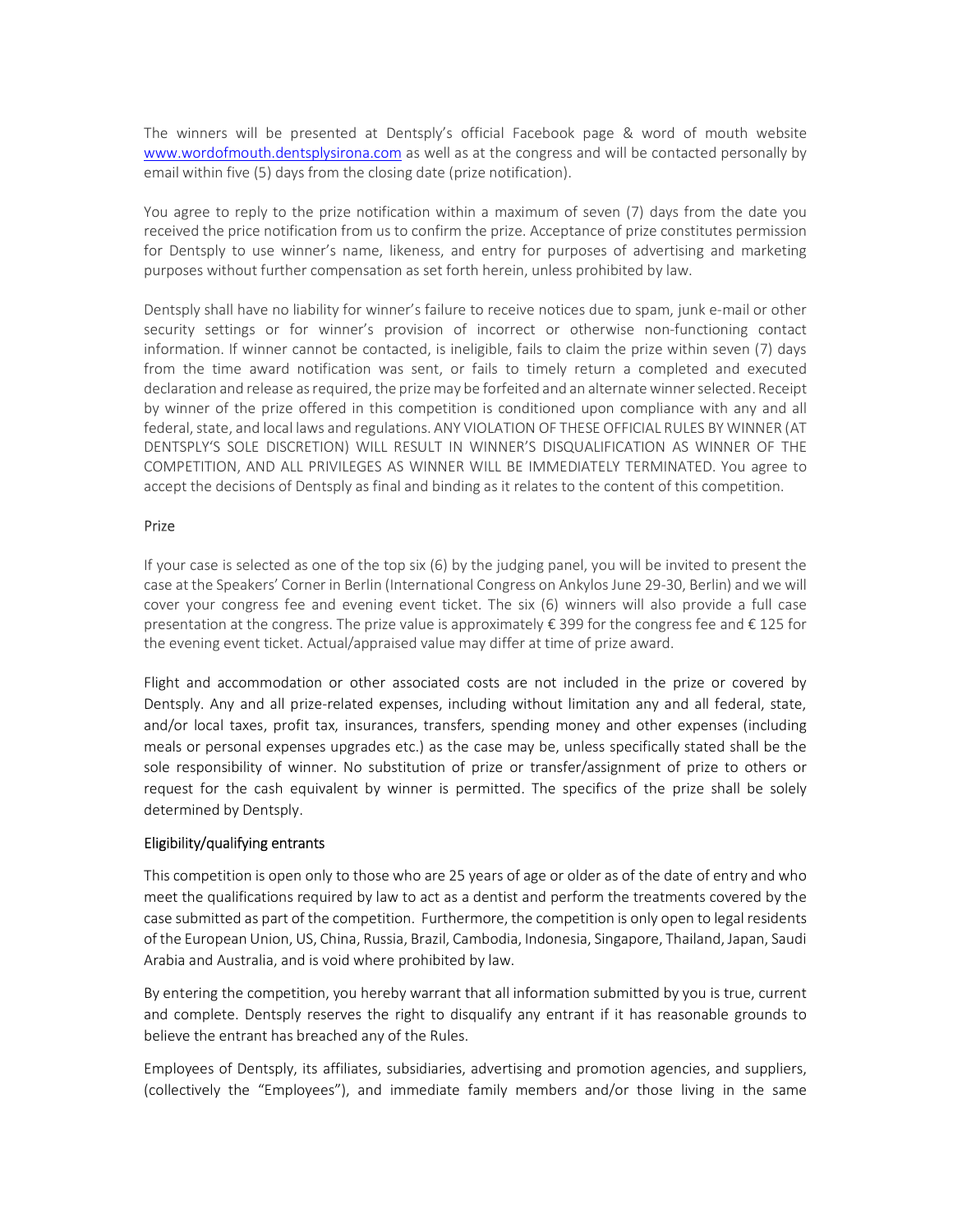household of Employees are not eligible to participate in the competition. The competition is subject to all applicable federal, state, and local laws and regulations. Void where prohibited.

# Intellectual property rights & use of entries

By providing us with the Material and participating in the competition, you grant Dentsply, our affiliated companies, and our licensees, successors, and assigns a non-exclusive, worldwide, irrevocable license without limitation in time and territory, as permitted by law, to use, display, publish, transmit, copy, make derivative works from, edit, alter, store, re-format, and sub-license such Material and all information included in the entry - without restrictions - for marketing, news, publicity, information, advertising, public relations, promotional and other purposes in any media, externally as well as internally including but not limited to uploading the Material on our official company pages in social media, and you ensure that you have obtained all relevant consents from your patient and provided the patient with all relevant information allowing us or any of our group companies or other parties to use the Material including the patients personal data as set forth above. You warrant that you have provided your patient with all information relating to how his/her personal data will be processed by us and his/her rights in relation thereto.

You further warrant that you have obtained all necessary consents from your employees and all others engaged in the case as applicable and to the extent necessary for, allowing Dentsply or any of its affiliates at any point in time and without limitation in territory to freely use and publishing such Material in accordance with what is set forth herein.

You hereby warrant that your entry and all information which you submit and/or distribute will not infringe the intellectual property, privacy or any other rights of any third party, and will not contain anything which is libelous, defamatory, obscene, indecent, harassing or threatening. If relevant, Dentsply reserves the right, but not the obligation, to screen, filter and/or monitor information provided by you and to edit, refuse to distribute or remove the same.

# Disclaimer of damages/limitation of liability

Dentsply shall not be liable for any damage, injury or loss suffered by any entrant arising as a result of or in connection with the competition, these Rules or acceptance of any prize. Under no circumstances shall Dentsply be liable for and you hereby waive all rights to, punitive, incidental, or consequential damages, including reasonable attorney's fees. Applicable law may not allow the limitation or exclusion of liability or incidental or consequential damages so the above limitation or exclusion may not apply to you. In the event that this limitation of liability is unenforceable in no event will the liability of Dentsply or any other party under any theory of liability whether in contract, tort, strict liability or otherwise exceed the total value of the prize awarded under the competition in the aggregate, regardless of whether such parties have been advised of the possibility of such damages.

By entering, you agree to release and hold harmless Dentsply and its subsidiaries, affiliates, advertising and promotion agencies, partners, representatives, agents, successors, assigns, employees, officers, and directors from any liability, injury, loss, litigation, claim, or damage that may occur, directly or indirectly, whether caused by negligence or not, and even if Dentsply or its business partners, employees, representatives or affiliates have been advised of the possibility of such damage or loss ,from: (i) your participation in the competition and acceptance, possession, use, or misuse of any prize or any portion thereof; (ii) technical failures of any kind, including but not limited to the malfunction of any computer, cable, network, hardware, or software, or other mechanical equipment; (iii) the unavailability or inaccessibility of any transmissions or Internet service; (iv) unauthorized human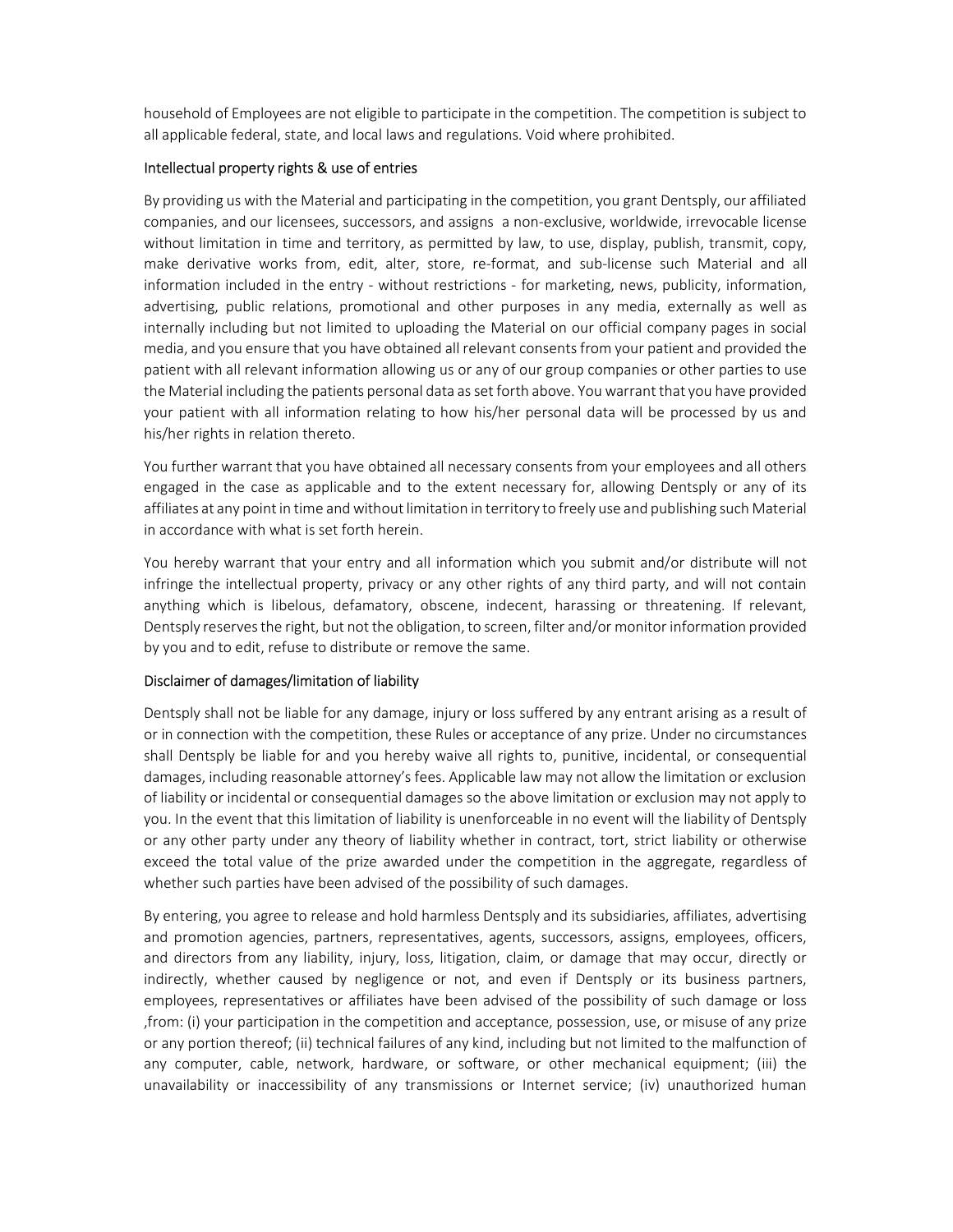intervention in any part of the entry process or the promotion; (v) electronic or human error in the administration of the promotion or the processing of entries.

#### Indemnification

You agree to indemnify, defend and hold Dentsply and its directors, officers, employees, contractors business partners, staff and affiliates (collectively, the "DENTSPLY SIRONA Parties") harmless from any liability, loss, claim and expense, including reasonable attorneys' fees and expenses, related to either your violation of these terms and conditions or your participation in the competition. You will indemnify and hold DENTSPLY SIRONA Parties harmless from and against any claim, suit or proceeding brought against DENTSPLY SIRONA Parties arising from or in connection with violations of copyright or other intellectual property or other rights of third parties contained in your entry and/or any other violation of law or breach of contract obligations relating to the entry. You will indemnify and hold DENTSPLY SIRONA Parties harmless from and against any claims, damages and costs resulting directly or indirectly from the use, disposition, reproduction, publication or public communication of the Material provided by you.

#### Data protection and publicity

Your personal data provided to Dentsply under the competition will be processed in accordance with Dentsply Sirona's privacy statement which can be located here. The personal data may be processed for the purposes outlined in the privacy statement as well as to allow Dentsply Sirona to manage this competition and keep you updated with relevant information relating to the competition.

Please contact Dentsply Sirona's global privacy office at privacy.office@dentsplysirona.com if you have any questions or concerns about the use of your personal data.

Please also note that your personal data and the Material uploaded on our official Facebook company page on the events page will be processed in accordance with Facebook security and privacy rules located here and by providing us with the Material and participating in the competition you agree to that all provided information may be processed in accordance with said rules.

#### Compliance with applicable laws, regulations and industry standards

Both parties hereby confirm to comply in all material respects with all applicable laws, regulations and industry standards relevant for, e.g., interactions between the industry and health care professionals ("Applicable Laws"). In the light thereof, you acknowledge and confirm that the prize granted by Dentsply hereunder is compliant with Applicable Laws, and that it shall not in any way be regarded as an inducement to, or in return for past, present or future prescribing, purchasing, recommending, using, or dispensing of any Dentsply product.

In compliance with relevant local, national, and international legal requirements transfer of value to health care professionals will be reported as required under applicable law. For example, payments to French health care professionals or Belgian health care professionals will be reported as required under the French or Belgian Sunshine Act.

#### Changes to the competition or the Rules

Dentsply reserves the right, in its sole discretion, to change the Rules and also reserves the right to cancel, terminate, modify or suspend the competition should virus, bug, non-authorized human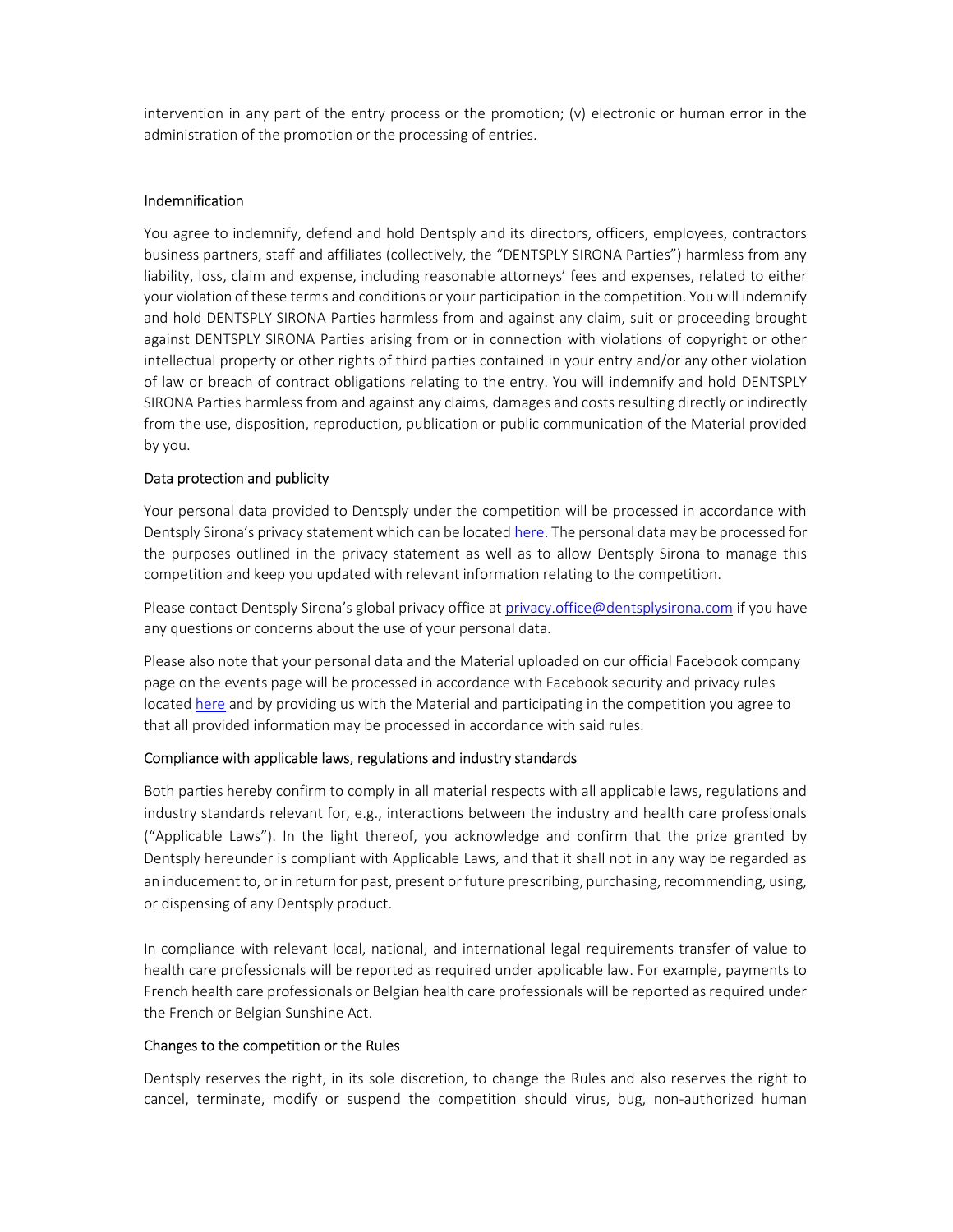intervention, fraud, or other cause beyond Dentsply's reasonable control corrupt or affect the administration, security, fairness, or proper conduct of the competition. In such case, Dentsply may select the winner from all eligible entries received prior to and/or after (if appropriate) the action taken by Dentsply. Dentsply reserves the right, in its sole discretion, to disqualify any individual who tampers or attempts to tamper with the entry process or the operation of the competition or violates these Rules. Dentsply has the right, in its sole discretion, to maintain the integrity of the competition, to void entries for any reason. Any attempt by an entrant to deliberately damage or undermine the legitimate operation of the competition may be a violation of criminal and civil laws. Should such attempt be made, Dentsply reserves the right to seek damages to the fullest extent permitted by law.

# Disputes, governing law and jurisdiction

The competition and Rules shall be governed by the laws of Sweden, excluding any conflicts or choice of law rule or principle that might otherwise refer construction or interpretation of these terms to the substantive law of another jurisdiction. You unconditionally agree that any controversy or claim dispute arising out of or relating to these terms or the competition shall be finally settled by binding arbitration in accordance with the Rules of the Arbitration Institute of the Stockholm Chamber of Commerce. The place of arbitration shall be Gothenburg. The arbitral tribunal shall consist of three arbitrators and the language of the arbitral proceedings shall be English.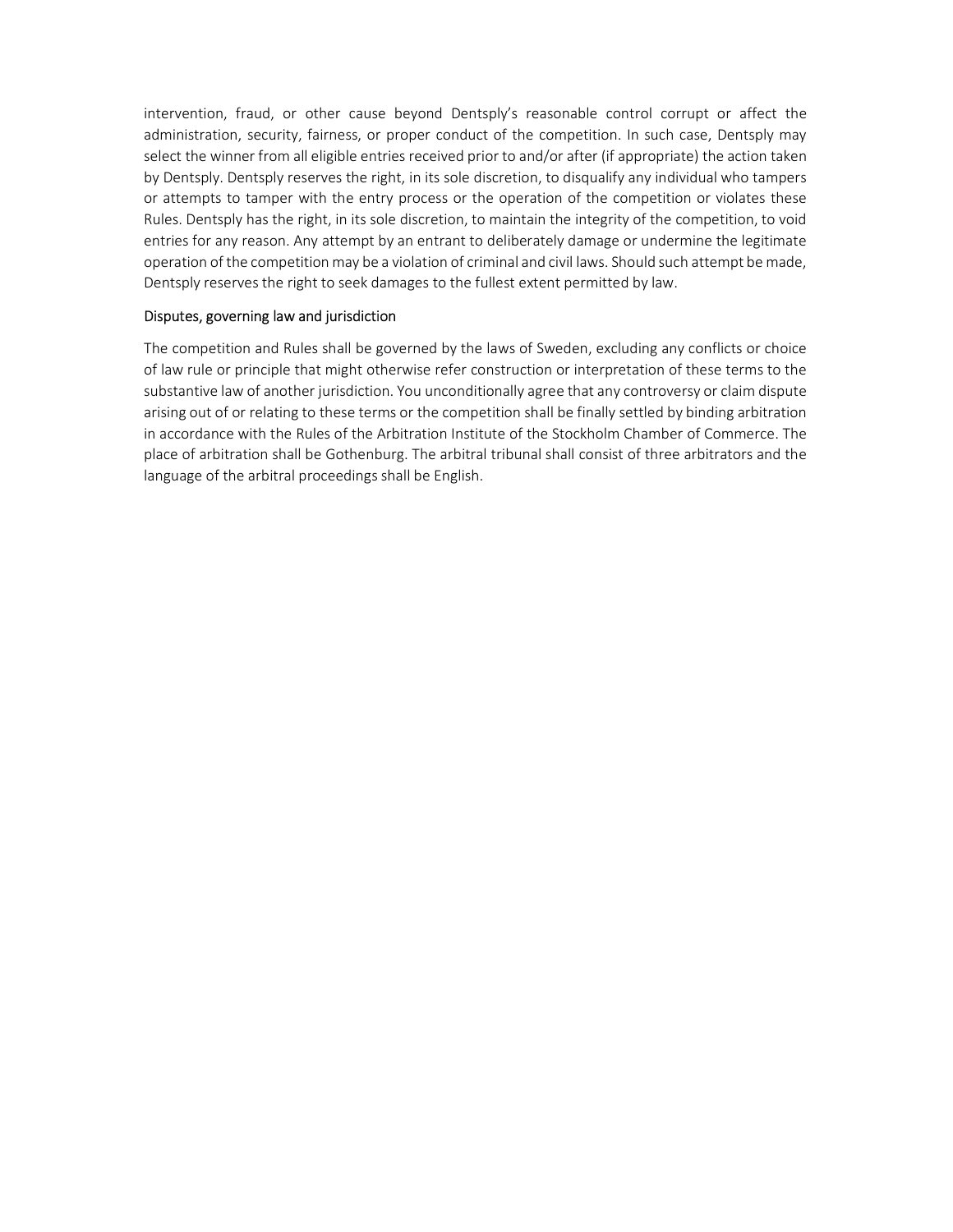# Schedule 1 - Patient Consent Form

Dentsply IH AB would like to gain access to information from dental patient cases to be able to use within marketing and other legitimate purposes, externally as well as internally. The dentists has declared that they are willing to provide Dentsply IH AB with such material as part of an entry in a competition, on the assumption that its patients give their written approval and that Dentsply IH AB takes all reasonable precautions to safeguard the anonymity of the patient.

# What data we will collect and for what purposes we will use it

DENTSPLY IH AB will collect information from your dental patient case, including but not limited to photos taken before, during and after treatment, X-rays, a 50-word treatment description and a patient portrait and any other information and other documentation as sent in by your dentist as part of your patient case (the "personal data"), and it is responsible as a data controller for processing your personal data in a legitimate way.

The purpose for collecting and processing the personal data is to present such information as case reports in marketing, information materials and for other similar activities including but not limited to uploading the material on Dentsply's (including its affiliated companies) official company pages in social media such as Facebook. Dentsply IH AB will however take all reasonable precautions to safeguard the anonymity of the patient in such case reports. Also your dentist may present the case at the Speakers' Corner in Berlin, International Congress on Ankylos June 29-30.

Once the marketing material/case report is fully published, we will delete the additional personal data stored about you that is not needed for maintaining of the publication /marketing material.

# How we will treat your personal data

EU Data protection law requires us to have a legal basis before processing any personal data about you. The legal basis for us processing your personal data and patient case is your consent. Since Dentsply IH AB is part of a multinational group, it may share the information with its group companies and with its third party service providers or its contractors. Such group companies, service providers and contractors may be based outside of the European Economic Area. Dentsply IH AB shall however ensure that such group parties or third parties treat the personal data with adequate safety measures in place.

# Your rights

You have the right to at any point in time withdraw your consent. Furthermore you have the right to request information about any personal data that we hold about you, erasure of personal data or restriction of processing concerning you. You also have the right to request that any inaccuracies in your personal data be corrected.

# Whom to contact for questions or complaints

If you would like to effectuate any of your above rights, have further questions on how we are processing your personal data please contact Att: Data Protection Officer, Dentsply IH AB, Box 14, 431 21 Mölndal,